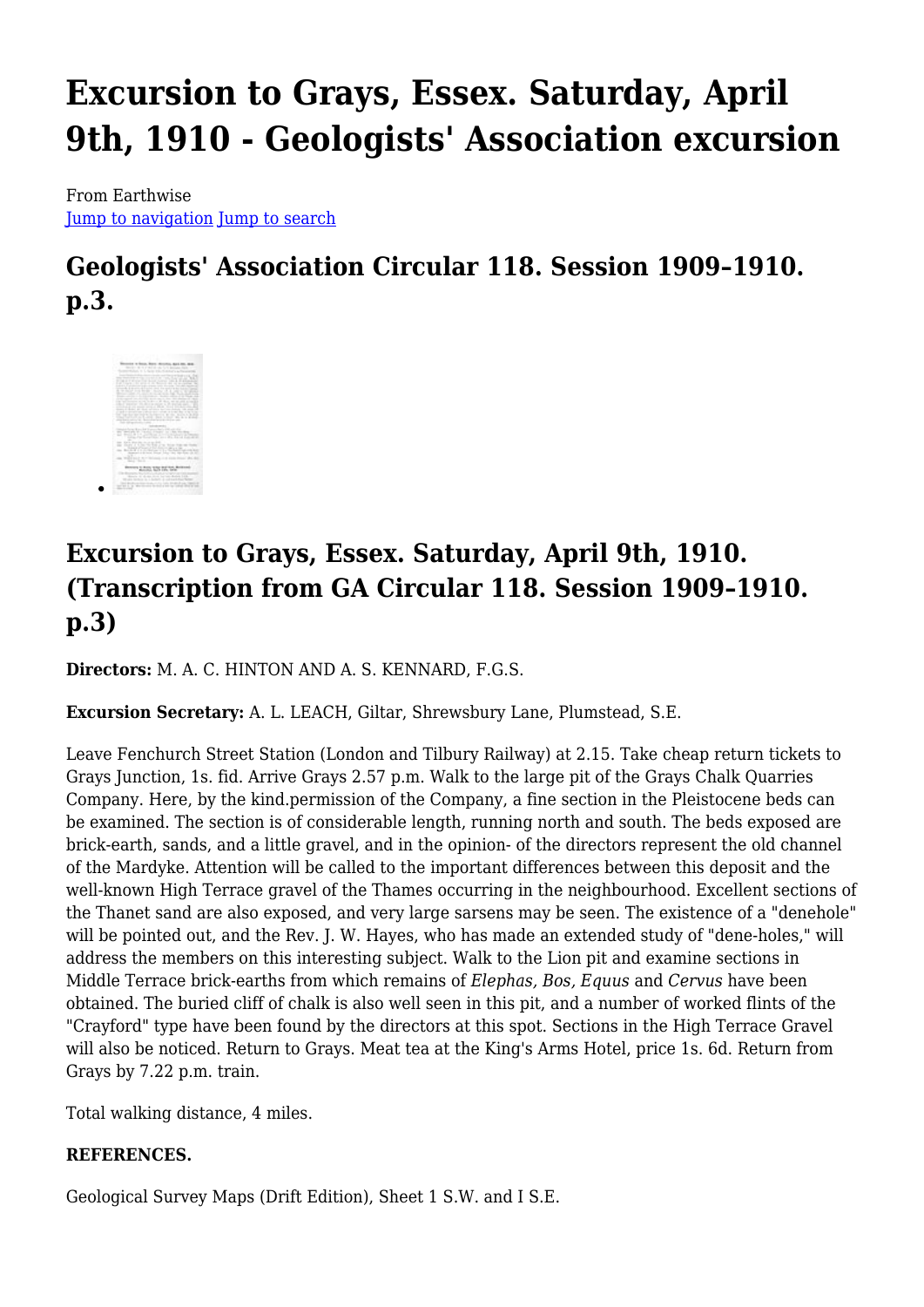1886. WHITAKER, W.—" Geology of London," vol. i, *Mem. Geol. Survey.*

1901. HINTON, M. A. C., and KENNARD, A. S.—"Contributions to the Pleistocene Geology of the Thames Valley," part I, *Essex Nat.,* vol. xi, pp. 336 and 370.

1907. Part 2, *Essex Nat.,* vol. xv, pp. 56-88.

1903. POCOCK, T. I.—On "The Drifts of the Thames Valley near London,"Summary of Progress of *Geol. Survey* for 1902–3, p. 199.

1905. HINTON, M. A. C., and KENNARD, A. S.—"The Relative Ages of the Stone Implements of the Lower Thames Valley," *Proc. Geol. Assoc.,* vol. xix, p. 76.

1909. WOODWARD, H. 13.—" The Geology of the London District," *Mem. Geol. Survey.* Price 1s.

### **List of photographs**

The large pit of the Grays Chalk Company. Excursion to Grays Thurrock, April 9th 1910. [Photograph missing.].

The large pit of the Grays Chalk Company. Pleistocene beds overlying the Chalk. Excursion to Grays Thurrock, April 9th 1910. [Photograph missing.].

Retrieved from

'[http://earthwise.bgs.ac.uk/index.php?title=Excursion\\_to\\_Grays,\\_Essex.\\_Saturday,\\_April\\_9th,\\_1910\\_-](http://earthwise.bgs.ac.uk/index.php?title=Excursion_to_Grays,_Essex._Saturday,_April_9th,_1910_-_Geologists%27_Association_excursion&oldid=50430) [\\_Geologists%27\\_Association\\_excursion&oldid=50430](http://earthwise.bgs.ac.uk/index.php?title=Excursion_to_Grays,_Essex._Saturday,_April_9th,_1910_-_Geologists%27_Association_excursion&oldid=50430)'

### **Navigation menu**

#### **Personal tools**

- Not logged in
- [Talk](http://earthwise.bgs.ac.uk/index.php/Special:MyTalk)
- [Contributions](http://earthwise.bgs.ac.uk/index.php/Special:MyContributions)
- [Log in](http://earthwise.bgs.ac.uk/index.php?title=Special:UserLogin&returnto=Excursion+to+Grays%2C+Essex.+Saturday%2C+April+9th%2C+1910+-+Geologists%27+Association+excursion&returntoquery=action%3Dmpdf)
- [Request account](http://earthwise.bgs.ac.uk/index.php/Special:RequestAccount)

#### **Namespaces**

- [Page](http://earthwise.bgs.ac.uk/index.php/Excursion_to_Grays,_Essex._Saturday,_April_9th,_1910_-_Geologists%27_Association_excursion)
- [Discussion](http://earthwise.bgs.ac.uk/index.php?title=Talk:Excursion_to_Grays,_Essex._Saturday,_April_9th,_1910_-_Geologists%27_Association_excursion&action=edit&redlink=1)

 $\Box$ 

#### **Variants**

#### **Views**

- [Read](http://earthwise.bgs.ac.uk/index.php/Excursion_to_Grays,_Essex._Saturday,_April_9th,_1910_-_Geologists%27_Association_excursion)
- [Edit](http://earthwise.bgs.ac.uk/index.php?title=Excursion_to_Grays,_Essex._Saturday,_April_9th,_1910_-_Geologists%27_Association_excursion&action=edit)
- [View history](http://earthwise.bgs.ac.uk/index.php?title=Excursion_to_Grays,_Essex._Saturday,_April_9th,_1910_-_Geologists%27_Association_excursion&action=history)
- [PDF Export](http://earthwise.bgs.ac.uk/index.php?title=Excursion_to_Grays,_Essex._Saturday,_April_9th,_1910_-_Geologists%27_Association_excursion&action=mpdf)